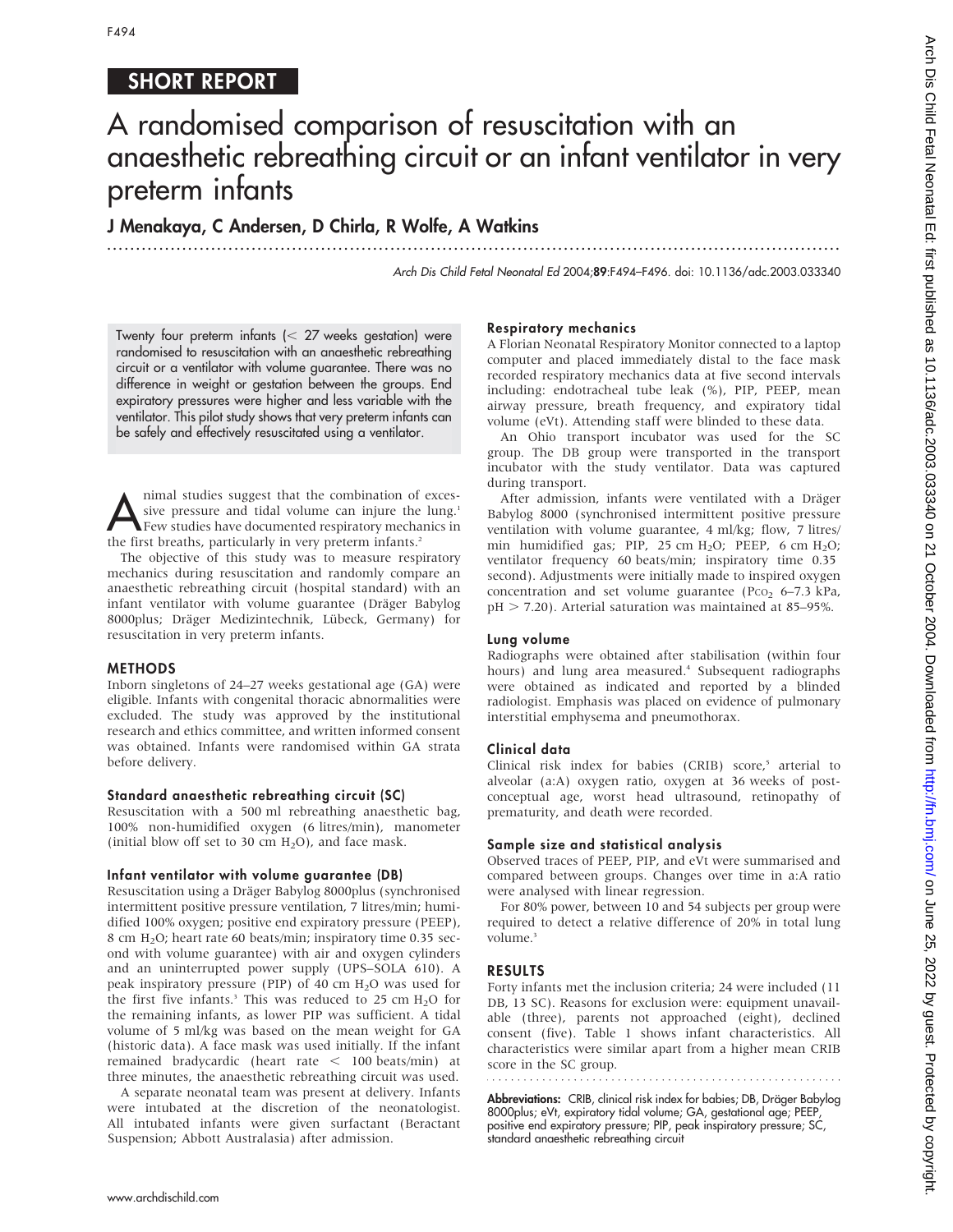| Variable                                                                            | <b>Standard</b><br>anaesthetic<br>rebreathing circuit | Dräger<br><b>Babylog</b> |
|-------------------------------------------------------------------------------------|-------------------------------------------------------|--------------------------|
| Female*                                                                             | 6(46%)                                                | 5(45%)                   |
| Gestational age<br>(weeks)t                                                         | 26 (24-27)                                            | 26 (24-27)               |
| Birth weight (g) <sup>+</sup>                                                       | 758 (408-1052)                                        | 805 (510-1164)           |
| Antenatal steroids*                                                                 | 13 (100%)                                             | 11 (100%)                |
| *Values are number (%).<br>†Values are median (range).<br>‡Values are mean (range). |                                                       |                          |

## Respiratory data

Complete data from the time of birth to admission were available in 15 infants (7 DB, 8 SC; fig 1). The average recording time was similar. Nine had incomplete recordings. PEEP was higher and less variable for infants in the DB group (table 2). There were no significant differences between the groups in other variables.

### **Outcomes**

The median time of surfactant administration was similar between groups. Mean a:A ratio was higher in DB infants; however, there was no significant difference between groups in change over time. Differences in mortality and airleak could have been chance findings. One infant had a grade 4 intraventricular haemorrhage. No infant had a positive blood culture. All were treated with antibiotics. Two infants assigned to the ventilator arm needed resuscitation with the standard circuit because of equipment malfunction (battery failure in one, ventilator tubing leakage the other).

# **DISCUSSION**

This pilot study shows that the randomised design can be used to evaluate resuscitation of very preterm infants. In keeping with previous literature, infants resuscitated with the anaesthetic rebreathing circuit received variable inspiratory and end expiratory pressure.<sup>6</sup>

Although it is known that PEEP is important in the development and maintenance of lung volume, there is little information about the most appropriate level in infants during resuscitation.<sup>2</sup> A pressure of 8 cm  $H<sub>2</sub>O$  was arbitrarily chosen to maximise clearance of lung fluid and quickly establish functional residual lung capacity. This study shows that the Dräger Babylog ventilator maintained more stable PEEP during resuscitation.

There was a substantial difference between the set and achieved tidal volumes for infants resuscitated with the Dräger ventilator. There are a number of reasons for this. Firstly, set tidal volume was based on GA rather than birth weight and may have overestimated tidal volume per kilogram in growth restricted infants. Secondly, a Florian Neonatal Respiratory Monitor was used to record respiratory



**Figure 1** Infant respiratory mechanics data for the first five minutes. (A) An infant from the Dräger Babylog group (25.6 weeks gestation, weight 906 g); (B) an infant from the standard anaesthetic rebreathing circuit group (27.4 weeks gestation, 1052 g). PEEP, Positive end expiratory pressure; PIP, peak inspiratory pressure; eVt, expired tidal volume.